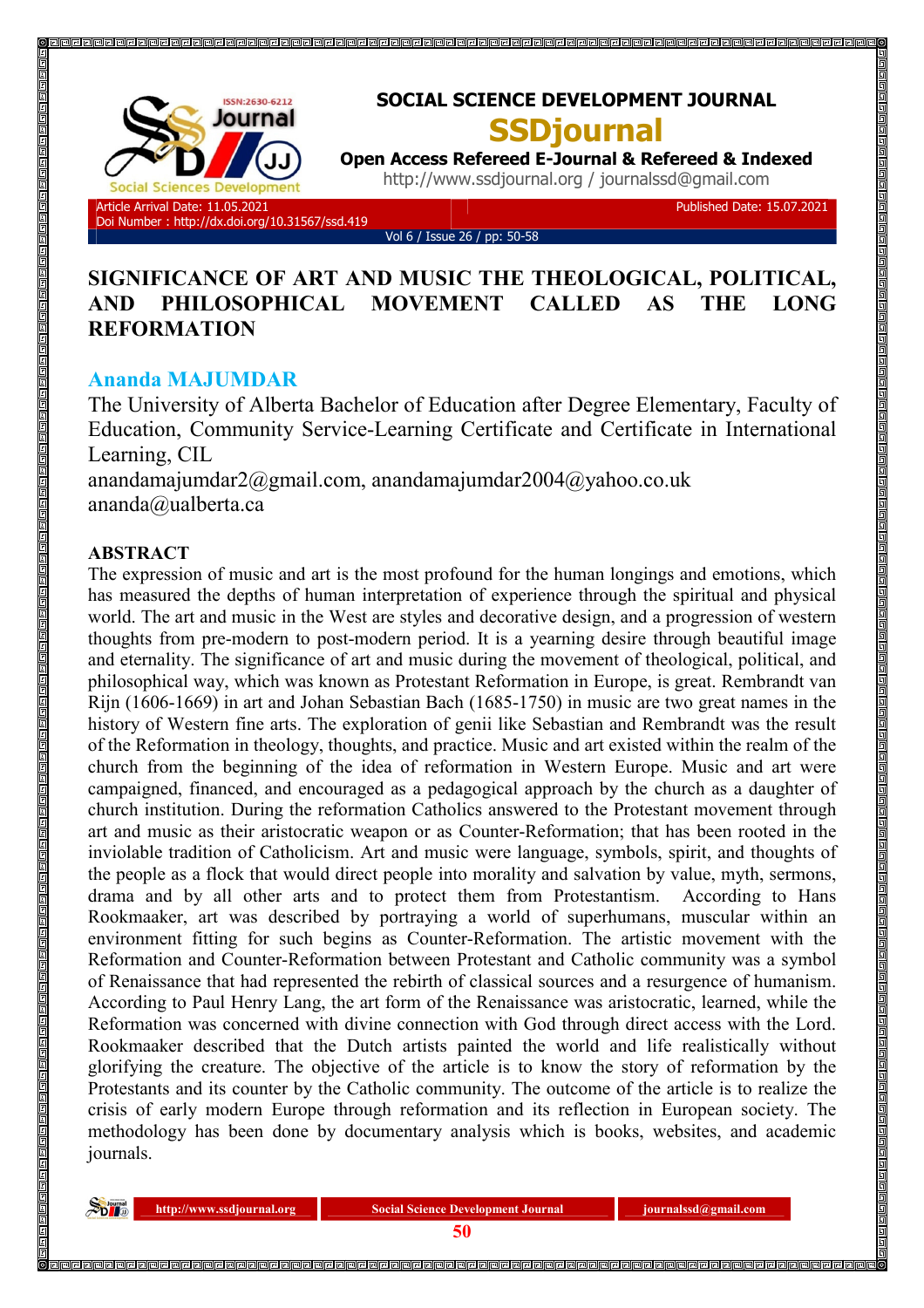The methodology has been also followed by a qualitative approach which is the essay of words. The feature question is how music was important in several views of scholars during the 16<sup>th</sup> century? **Keywords:** Protestantism; Lutheranism; Calvinists; German Culture and Education; Vernacular; Art and Music

### **Introduction**

 $\overline{a}$ 

Europe in the  $16<sup>th</sup>$  century had seen the impact of the Protestant Reformation. <sup>1</sup>It was differences in theological and political views over the catholic church among those men like Calvin, Luther, and Henry 8<sup>th</sup>. It was not only theological or political differences but also many changes in music. Church music had differed in each section of Protestantism. The reformation of music was an important feature of the Protestant Reformation in the 16<sup>th</sup> century. Martin Luther was the person who had the principal contribution of the changes of music throughout the reformation process. Luther was fond of music through which Lutheran churches were fond of music as well. His likeness of music came through his profession as a musician. He thoughtfully included music as part of the church activities as a way of adoration and love. He believed in eternity, ethics and values in activities and music was his main source of activities through which he started to think that music is an ethical ability. He believed that anyone could close to God and glorify the Lord through the customs and practices of music. Andres Loewe, a scholar wrote an article called <sup>2</sup>"Why do Lutheran's Sing?" it has been said that Luther was fond of hymns and poems (Psalms). The evidence has been collected throughout Luther's letters to the composer Ludwig Senfi. The expression was, <sup>3</sup> The Psalmists attached their theology not to geometry, nor arithmetic, nor astronomy, but to music, speaking the truth through psalms and hymns." Psalms were much expressive and open to all about sadness, happiness, joy, anger, or fear of God. Luther gave importance to human emotion and therefore his work on psalms was great throughout the reformation era. He believed music was the best element for praising the Lord. He loved to praise the Lord as he believed in it. He preferred to sing Christ's salvation through which the universe can be jubilant. Scholar Paul Nettl expressed in his book "Luther and Music" that; <sup>4</sup>"The jubilant faith of Luther, his joyful experience of God, his teaching of salvation by grace, caused him to break out in exultation before his God, and his feelings could find expression only in music." Scholar <sup>5</sup>Susan Hammond expressed the difference between the Catholic church and the Lutheran church, by saying that it was a shift from the ceremonial part of the services, the unity, to the printed word, the lecture(sermon). <sup>6</sup> In keeping with Luther's theology, the sacrifice of the mass was downplayed, and simple chorales or vernacular hymns formed the mainstay of the music after the Gradual, before the sermon, and during communion." The feature of the music in Lutheran church was to accept different types of music from different sources from the world of secularism and then arrange them as a new set of songs for the church use. John Calvin was another person whose contribution was great as well during Protestant Reformation. Calvin was stricter than Luther in music. He wrote his thoughts and views about music in his book <sup>7</sup>"Institution of the Christian Religion." He mentioned individual prayer and adoration through which he also mentioned the concept of music which can be performed in a private place instead of open places. Calvin was focusing on worship and tried to express that worship is the priority where music should not hinder the essentials of worship.

<sup>&</sup>lt;sup>7</sup> Music During the Reformation: Changing Times and Changing Minds. Paragraph 5<sup>th</sup>.

| $\sum_{\text{D}}$ | http://www.ssdjournal.org | <b>Social Science Development Journal</b> | journalssd@gmail.com |
|-------------------|---------------------------|-------------------------------------------|----------------------|
|                   |                           |                                           |                      |

<sup>1</sup> Music During the Reformation: Changing Times and Changing Minds. Paragraph 1st.

<sup>&</sup>lt;sup>2</sup> Music During the Reformation: Changing Times and Changing Minds. Paragraph 3rd.

<sup>&</sup>lt;sup>3</sup> Music During the Reformation: Changing Times and Changing Minds. Paragraph  $3<sup>rd</sup>$ .

<sup>&</sup>lt;sup>4</sup> Music During the Reformation: Changing Times and Changing Minds. Paragraph 3rd.

<sup>&</sup>lt;sup>5</sup> Music During the Reformation: Changing Times and Changing Minds. Paragraph  $4<sup>th</sup>$ .

 $6$  Music During the Reformation: Changing Times and Changing Minds. Paragraph  $4<sup>th</sup>$ .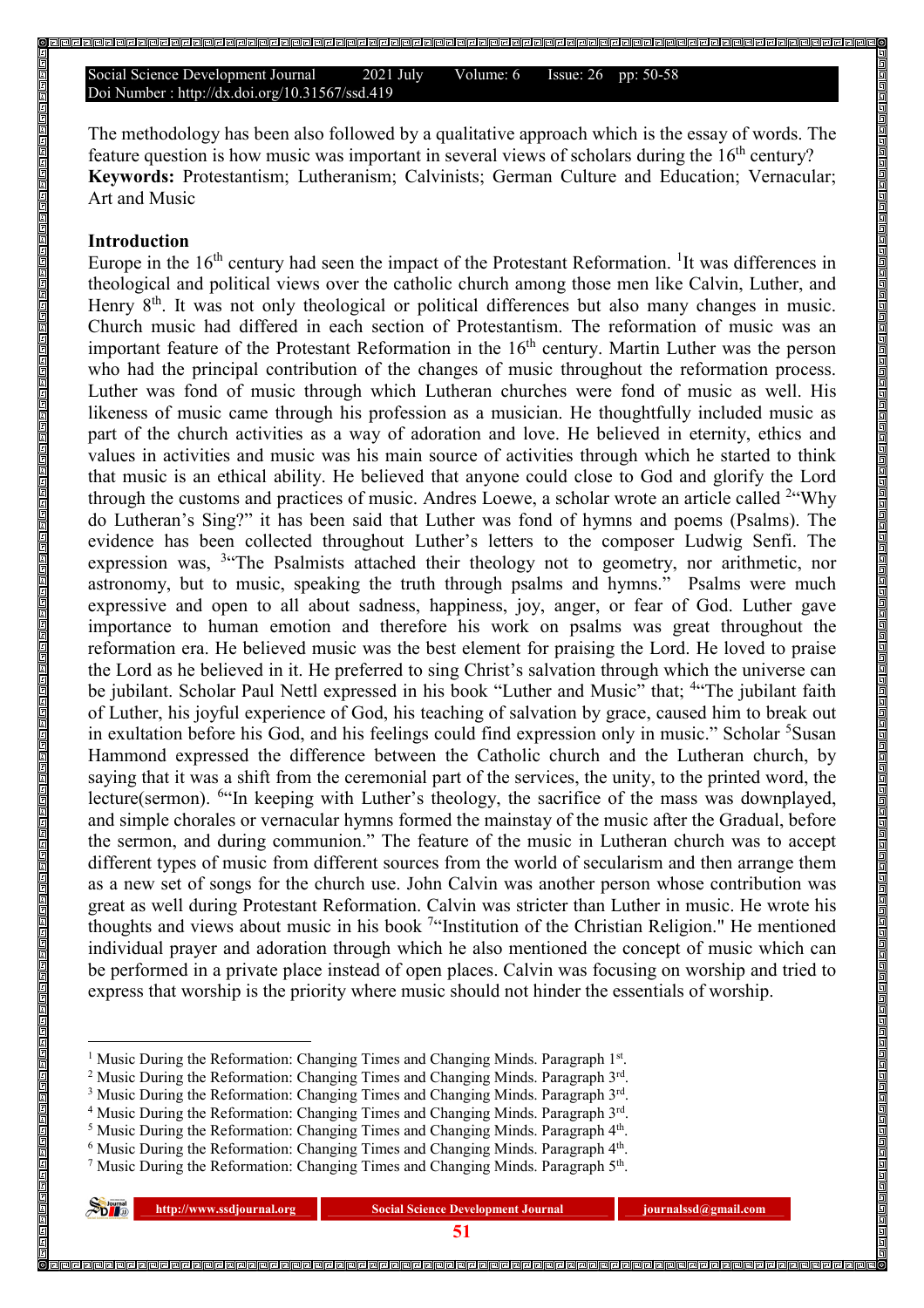Scholar Charles Etherington discussed in his book called <sup>8</sup>"Protestant Worship Music" that Calvinist's music was simpler than the Catholics music because of Calvin's simplicity. Calvin's view was on simpler songs for deeper worship. Calvin was so careful about the impact of music on listeners, he thought of both the bad and good sides of the impact. Therefore, the psalm was appropriate music that could create a proper balance in worship. Scholar Erin Lambert, in her article, called ''In Corde Iubilum': Music in Calvin's Institutes of the Christian Religion" expressed Calvin's views such as <sup>9</sup>"Calvin argued that the music of the Church should differ fundamentally from that of the wider world. Godly music was to separate the faithful from the world, and the music of the church should not incline listeners to dissolute behaviour. Calvin consequently paid careful attention to how music affected the listener. He identified text and melody as the two elements of music and argued that melody acted upon the heart more forcefully than the Word alone. Although melody might distract listeners from a text, it might also be used to draw a text's meaning into the heart of the listener. In this context, he suggested that the Psalms, paired with melodies that would incline singers and listeners to devotion, provided the only suitable music for worship." Through this message, Calvin was focusing a true narration to God, a complete devotion by all performers to the Almighty. In this context scholar, Charles expressed Calvin's thought on the significance of Psalms. According to Calvin <sup>10</sup>"The Psalms will serve as a talisman against the power of music, and melody, with all its capacity for intensification, will now accompany words which are made and spoken by the Holy Spirit, even by God Himself..."

### **Literature Review**

 $\overline{a}$ 

The reformers of the 16<sup>th</sup> century made their theology in many ways from each other. Some were stricter in musical use, some were liberal. Martin Luther was liberal in music and German music in the 16th century was full of blossom in religious church, in the education sector and the mass. It was a common feature to learn music from the aristocratic community to the labour class. In Zurich, Geneva Switzerland the image of music was completely different than Lutheran musical theology. Huldrych Zwingli and John Calvin were the two greatest reformers of the Protestant Reformation. They were opposite Luther. They believe in quietness and pray in a private place instead of public. They thought music can be a disturbance during pray as pray is the medium to connect with God, it needs quietness for concentration. Huldrych Zwingli was extremely strict on no musical involvement. He destroyed various catholic scripts and music as well. As a result, cities like Zurich and Geneva had the least music approach in the  $16<sup>th</sup>$  century. It was an extremely negative observation of Johann Sebastian Bach's life through which a negative comeback was created among other singers. The Protestant Reformation was also called Lutheran Reformation which was a revolt against the Roman Catholic Church. It was a time to reform the entire religious base who were sinful. Bishops were living a luxurious life that had various sinful evidence. It was a time to raise voice and set up a new formula of religious views which would be popular among common people. Luther aimed to set up a religious regularity in Germany. <sup>11</sup>However few statements of Luther were controversial as well, such as he said God has sent every people for damnation. If it is right according to Luther, then Luther is not a good person as well. <sup>12</sup>He also stated that God predestines some people for salvation, and some people for damnation. These are few statements of Martin Luther which is complicated and controversial to understand.

<sup>&</sup>lt;sup>12</sup> Martin Luther Reformation Controversy. Paragraph 2<sup>nd</sup>.

| $S_{D}^{\text{normal}}$ | http://www.ssdjournal.org | <b>Social Science Development Journal</b> | journalssd@gmail.com |
|-------------------------|---------------------------|-------------------------------------------|----------------------|
|                         |                           |                                           |                      |
|                         |                           |                                           |                      |

<sup>&</sup>lt;sup>8</sup> Music During the Reformation: Changing Times and Changing Minds. Paragraph 5<sup>th</sup>.

<sup>&</sup>lt;sup>9</sup> Music During the Reformation: Changing Times and Changing Minds. Paragraph 6<sup>th</sup>.

 $10$  Music During the Reformation: Changing Times and Changing Minds. Paragraph  $7<sup>th</sup>$ .

<sup>&</sup>lt;sup>11</sup> Martin Luther Reformation Controversy. Paragraph 3rd.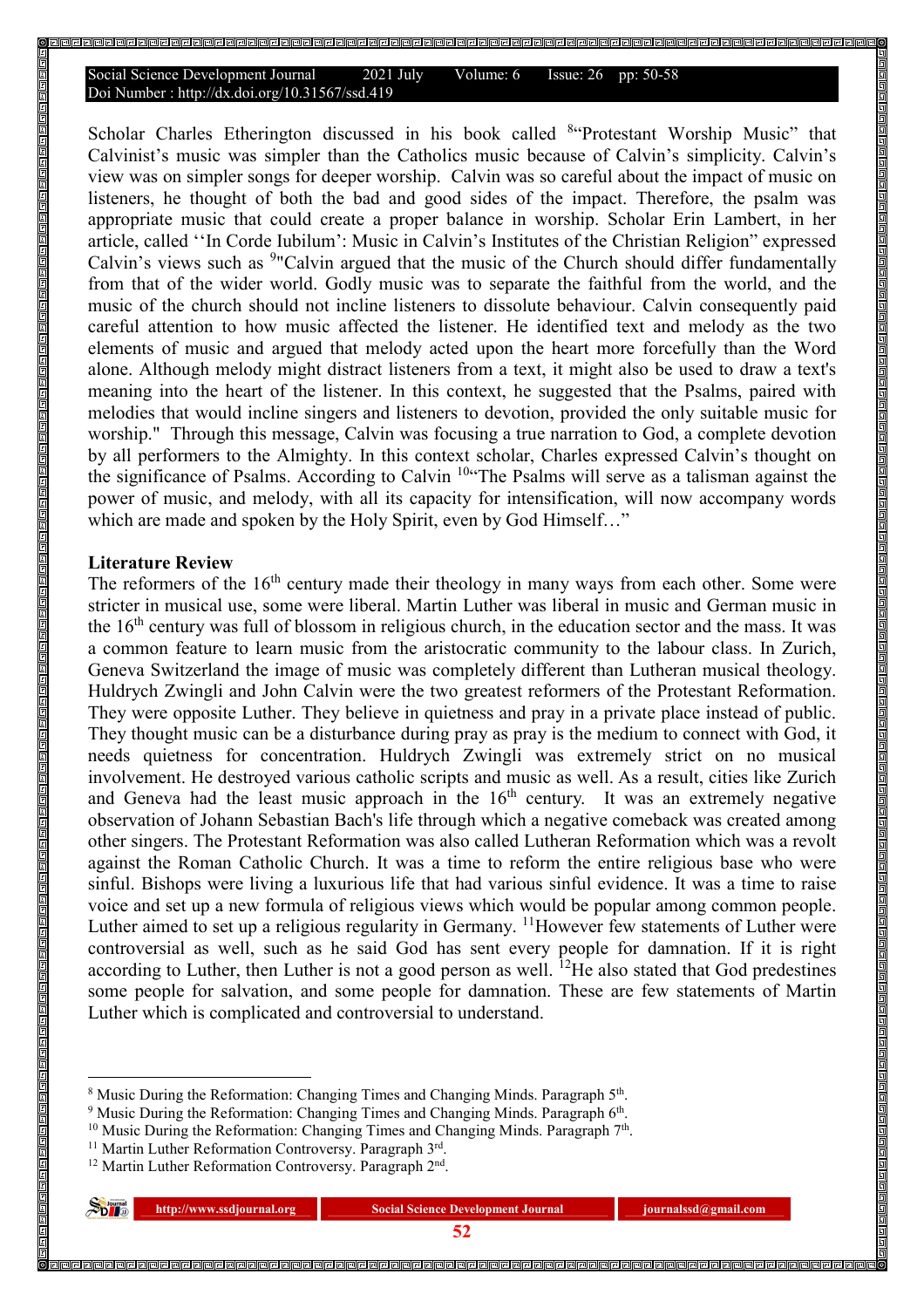Sometimes he was telling about punishment for everyone, and then he was telling about a few people for punishment after death according to God's will, and few people for salvation. The contribution of music was not supported by all major reformers; although they supported the reformation of musical activities through singing, playing instruments, reformers had differences to explain musical changes as one of the reforms of the Protestant reformation. Therefore, the image of art and music was not like every reformer. In England, the reformation had been conducted in the context of political achievement by the monarch. Therefore, Protest Reformation had not free from selflessness. It had been conducted from an individual perspective instead of a collective vision. The research paper aims to explore the thoughts of major reformers of the Protestant Reformation in the  $16<sup>th</sup>$  Centuries Europe. The outcome of this paper is a realization about the Protestant Reformation and its scenarios in the 16th century in the context of art and musical contribution.

#### **Methodology**

 $\overline{a}$ 

The paper has been assumed through subordinate sources of data. Subordinate sources of data include academic articles, websites etc. The methodology to write the paper has been taken by the description of sources, by reading, gathering in-depth insights on topics, focuses on exploring ideas, summarising, and interpreting and mainly expressed in words (documentary analysis through qualitative approach). The paper has been discussed systematically. various characterizes of hyper acculturation and recommendation for the solution of issues.

#### **Result and Discussion**

Artists & Musicians were doing their arts for the shaking of the beauty of their themes. They did not instruct the art for the common people, but the catholic church would raise issues through their art and music and thus instruct as an instructor of catholic society. <sup>13</sup>The Catholic church would dramatize their stories through music and arts, a reflective approach for the creation of catholic ideology and its influence on the world. Their art and music were the reflections of worship and church was the symbol of worship. <sup>14</sup>Musicians and artists would present their artistic styles without presentation or instruction. They portrayed biblical themes as a new style of message. It was a change in art and music as an effect or outcome of reformation. The attitude of those musicians and artists were similar in that <sup>15</sup>Calvin and Luther did. It is true also that many Protestant churches used art excessively for a reflection that they were no more interested in Catholicism. The approaches of Calvin were a little confused. He was traditional and observed church as an idolatry institute. <sup>16</sup>He also felt that art is a gift of God. As a result, many protestant churches destroyed many arts for the elimination of the idolatry of Catholicism. <sup>17</sup>On the other side, Luther had a softer attitude in music and visual art. He thought that art and music are for the glorifying of the Lord, therefore it should not use for the destruction of older images. Luther was a musical talent and he loved theology. Therefore, the thinking of Luther was combined in theology and music. Reformation through art and music came through Luther's thinking of music and religious faith.

<sup>&</sup>lt;sup>17</sup> The Impact of the Reformation on the Fine Arts. The General Impact of the Reformation on Music and Art. Paragraph 6.

| Splermal | http://www.ssdjournal.org | <b>Social S</b> |  |
|----------|---------------------------|-----------------|--|
|          |                           |                 |  |

<sup>&</sup>lt;sup>13</sup> The Impact of the Reformation on the Fine Arts. The General Impact of the Reformation on Music and Art. Paragraph 6<sup>th</sup>

<sup>&</sup>lt;sup>14</sup> The Impact of the Reformation on the Fine Arts. The General Impact of the Reformation on Music and Art. Paragraph 6<sup>th</sup>

<sup>&</sup>lt;sup>15</sup> The Impact of the Reformation on the Fine Arts. The General Impact of the Reformation on Music and Art. Paragraph 7<sup>th</sup>

<sup>&</sup>lt;sup>16</sup> The Impact of the Reformation on the Fine Arts. The General Impact of the Reformation on Music and Art. Paragraph 6<sup>th</sup>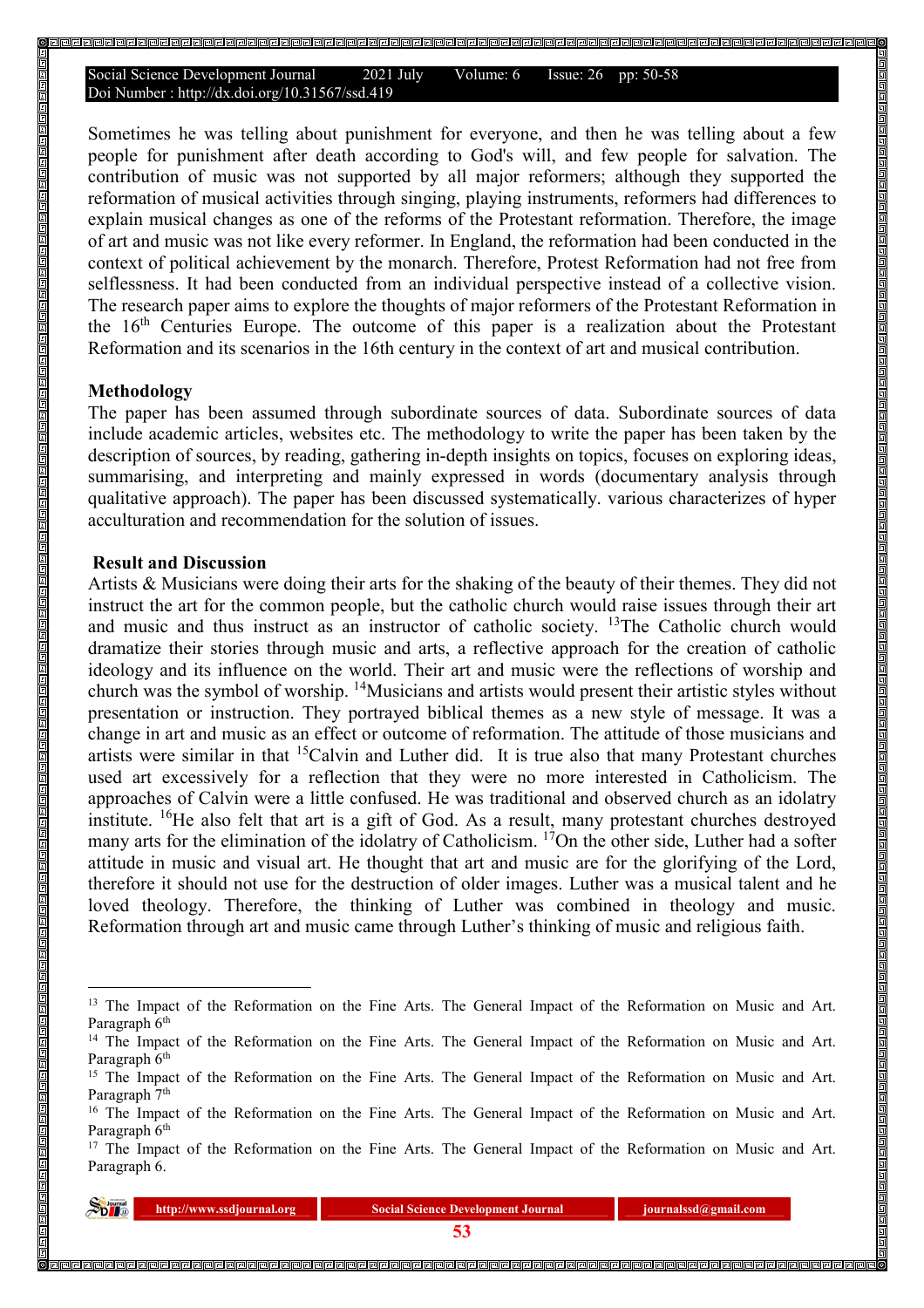It was a worship of God through the love of music. <sup>18</sup>"Ein feste Burg ist unser Gott." (musical talent and theological insight of Luther.) The contribution of Luther was a great piece of visual art in the context of reformation. He then made protestant music. <sup>19</sup>Calvin on the other side translating psalms into the vernacular to the citizens by saying anything should be sung by vernacular(language). Another feature of the Calvinist's churches was to follow a single, lonely melodic line sung in full harmony. Calvin was incredibly careful about the proper use of music for the devotion to the Lord. <sup>20</sup>Johann Sebastian Bach was another reformist during the reformation.  $^{21}$ According to C. Stanford, He was famous and known as a western musician as a beginner of modern music. <sup>22</sup>According to Robert Schumann "Music owes as much to Bach as a religion to its founder." Bach had many contributions in the field of general music appreciation and the musical scholarship world. Though he was an organist and harpsichordist, he was recognized as the fifth evangelist of genius western art music. He was an icon of western art music. Bach was also like Luther who made music with the attachment of the Lord's wishes about biblical music. It was another theology of the reformation. Scholars like <sup>23</sup>C. Stanford Terry mentioned Bach as the beginner of modern music; <sup>24</sup>musicologist George Buelow mentioned him as the father of general music which can be appreciated as a piece of the world of scholarship. <sup>25</sup>Like a great musician, Johann Sebastian Bach was a concertmaster in the chapel of Duke of Weimar from 1708 to 1717.  $^{26}$ He was a music director as well from 1723 to 1750. Bach was a musical innovator who performed music as an art and crafts through his best ability. His musical innovation with the connection of the glory of God made him different than any other writer. His musical contribution was a bright sign of the Lutheran Reformation. <sup>27</sup>Giovanni Pierluigi Palestrina was another famous name in the music world, who was famous for Catholic counter-reformation and was called Prince of the Music. His idea of music as counter Catholic Reformation was in a polyphony of complete purity. By the time Bach music transformed into modern entertainment. Bach's music was the combination of deliberate timings and key awareness. On the other side, Palestrina's music was not equipped by timings and transformational activities. Bach's musical composition reflects the changes of the past in faith and performed by the Reformation. Musical performances such as Congressional worships sung in the vernacular, theological themes had more realistic or truthful attempts than idealistic ways. Bach's music was a way that broke from the rules of religion and older themes framed by the Catholic church. His musical theme of theology influenced the impact of the Reformation after his works over musicology. His art of music and scriptures was influential during the theological Reformation. His music was his expression of Christian faith. It was a set of secular musical letters.

<sup>&</sup>lt;sup>27</sup> The Impact of the Reformation on the Fine Arts. Johann Sebastian Bach is representative of reformation music. Paragraph 3rd

| $\sum_{D}$ | http://www.ssdjournal.org | <b>Social Science Development Journal</b> | journalssd@gmail.com |  |
|------------|---------------------------|-------------------------------------------|----------------------|--|
|            |                           |                                           |                      |  |

 $\overline{a}$ 

<sup>&</sup>lt;sup>18</sup> The Impact of the Reformation on the Fine Arts. The General Impact of the Reformation on Music and Art. Paragraph 11<sup>th.</sup>

 $19$  Music During the Reformation: Changing Times and Changing Minds. Paragraph  $8<sup>th</sup>$ .

<sup>&</sup>lt;sup>20</sup> The Impact of the Reformation on the Fine Arts. Johann Sebastian Bach as Representative of Reformation Music. Paragraph 1<sup>st</sup>.

<sup>&</sup>lt;sup>21</sup> The Impact of the Reformation on the Fine Arts. Johann Sebastian Bach as Representative of Reformation Music. Paragraph 1st

<sup>&</sup>lt;sup>22</sup> The Impact of the Reformation on the Fine Arts. Johann Sebastian Bach as Representative of Reformation Music. Paragraph 1st

<sup>&</sup>lt;sup>23</sup> The Impact of the Reformation on the Fine Arts. Johann Sebastian Bach is representative of reformation music. Paragraph 2<sup>nd</sup>

<sup>&</sup>lt;sup>24</sup> The Impact of the Reformation on the Fine Arts. Johann Sebastian Bach is representative of reformation music. Paragraph 2nd

<sup>&</sup>lt;sup>25</sup> The Impact of the Reformation on the Fine Arts. Johann Sebastian Bach is representative of reformation music. Paragraph<sup>2nd</sup>

<sup>&</sup>lt;sup>26</sup> The Impact of the Reformation on the Fine Arts. Johann Sebastian Bach is representative of reformation music. Paragraph 2nd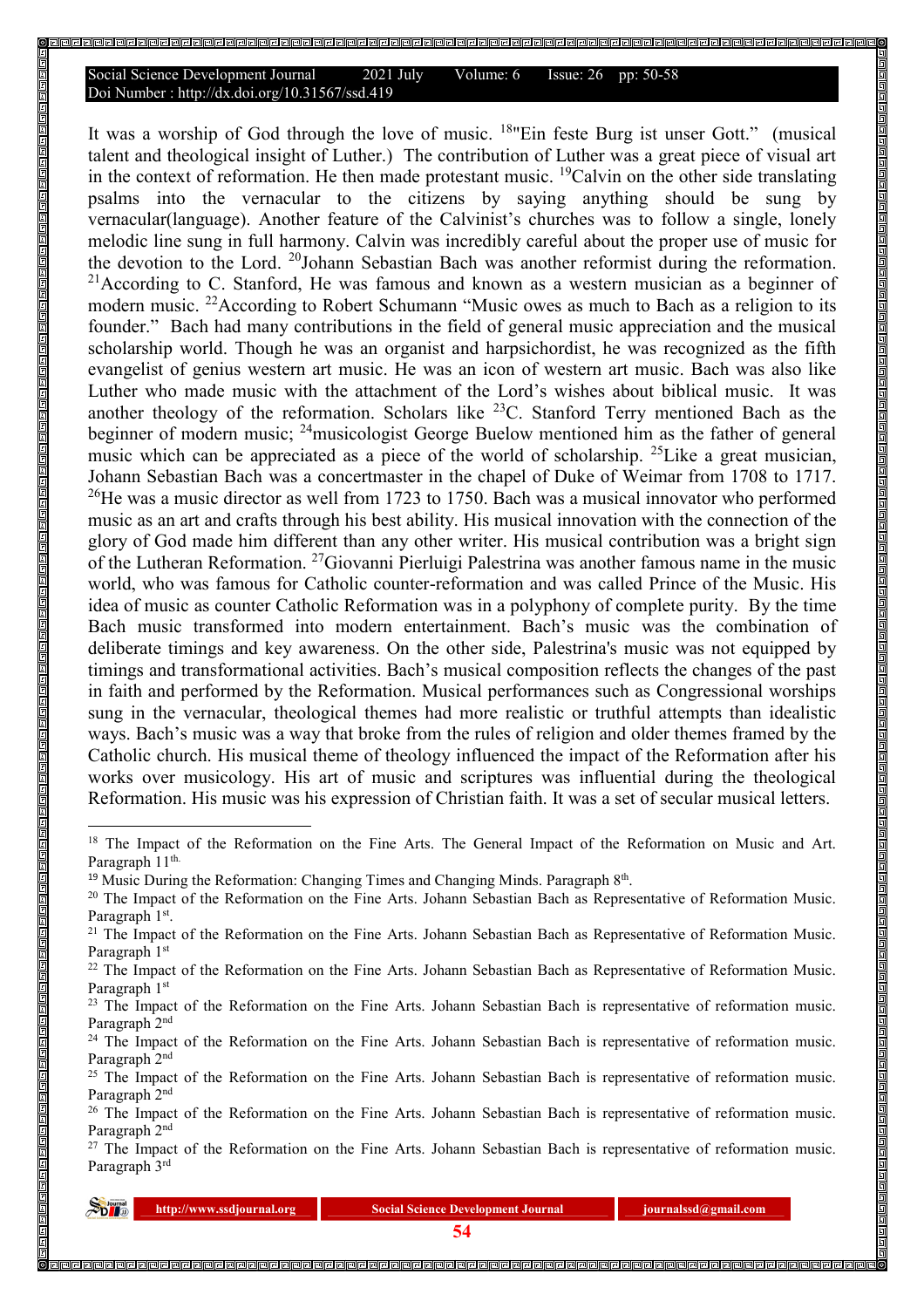The musical innovation of Bach was cantata, which has been described by  $28$ Stevenson as the musical equals to the sermon. His musical innovation cantata provided the opportunity and the responsibility for the musical interpretation of the word of the Lord. He always prioritized interpreting scripture of musical pieces. He said that it is a responsibility for every musician to interpret their scriptures of a musical piece. Bach was deeply affected by the Lutheran Reformation that had been seen in his work of musical composition. According to Swedish historian, Einar Billing, the Reformation of Luther has described as <sup>294</sup> regarding nothing as the theology of Luther that can not reduce a simple corollary of the forgiveness of sins." On the other side, Cantara was Bach's approach to Reformation. Luther is the author of the basic musical structure of the hymn, on the other hand, Cantara is Bach's musical voice. Rembrandt van Rijn was another performer of the Reformation as a painter. Van Rijn's prosperity was started from the year 1632 -1642. During those years he discovered various masterworks such as biblical melodies and painted again for a new look, and more realistic ways. <sup>30</sup>By the end of his life, Van Rijn had discovered 300 etchings, 2000 drawings and approximately 650 paintings. As an artist, he had been influenced by various people, such as he had been influenced by his teacher Last man. Therefore, Van Rijn's artwork had a combination of history and the bible. Van Rijn's happiness over the Bible was not only the faith and spiritual, but it was also due to heroic characters, victories and villains from the beautiful stories of the Bible.  $31$  According to W.A. Visser T Hooft, Rembrandt was searching for a magnificent world and the Bible's words were his word of superman. He was an unhappy person due to his struggle with life entirely. He lost his wife early, he was bankrupt; that impacted his life. He was suffering economically, socially. This is how Rembrandt faced a crisis of faith. He's standing with the Lord changed frequently and dramatically. He understood that he had no position for security whether it is social or economic security. He then following the Bible as the link with the Lord and the source of spiritual energy along with a reference book for his artistic creational writings.<sup>32</sup> Rembrandt translated the Bible in his art instead of a painting of the Bible images, while Bach had translated the Bible in his music. Visser T Hooft explained the difference between the counter-Reformation<br>and Rembrandt's style. <sup>33</sup>He said, The Counter-Reformation was overlooked by and Rembrandt's style. <sup>33</sup>He said, The Counter-Reformation was overlooked by polemical(controversial) and instructive aims which had put all the stress over the subjects, related with the church, without being worried about the Bible as an intact; on the other hand, Rembrandt expressed his art entirely through the glimpses of the Bible. He said that Bible can decide alone the subject matter. His artwork has been divided into four phases. <sup>34</sup>They are "individual response of faith, realism relevance in his choice of biblical subjects, and wisdom in his portrayal of biblical themes". <sup>35</sup>As a painter, Rembrandt reflected the significance of the individual statues with God.

<sup>&</sup>lt;sup>35</sup> The Impact of the Reformation on the Fine Arts. Rembrandt Van Rijn as Representative of Reformation of Art. Paragraph 11th.

| $\sum_{\text{D}}^{\text{Journal}}$ | http://www.ssdjournal.org | <b>Social Science Development Journal</b> |  |
|------------------------------------|---------------------------|-------------------------------------------|--|
|                                    |                           |                                           |  |

 $\overline{a}$ 

<sup>&</sup>lt;sup>28</sup> The Impact of the Reformation on the Fine Arts. Johann Sebastian Bach is representative of reformation music. Paragraph 3<sup>rd</sup>

<sup>&</sup>lt;sup>29</sup> The Impact of the Reformation on the Fine Arts. Johann Sebastian Bach is representative of reformation music. Paragraph12<sup>th</sup>

<sup>&</sup>lt;sup>30</sup> The Impact of the Reformation on the Fine Arts. Rembrandt Van Rijn as Representative of Reformation of Art. Paragraph 7<sup>th</sup>.

<sup>&</sup>lt;sup>31</sup> The Impact of the Reformation on the Fine Arts. Rembrandt Van Rijn as Representative of Reformation of Art. Paragraph 8<sup>th</sup>.

<sup>&</sup>lt;sup>32</sup> The Impact of the Reformation on the Fine Arts. Rembrandt Van Rijn as Representative of Reformation of Art. Paragraph 9<sup>th</sup>.

<sup>&</sup>lt;sup>33</sup> The Impact of the Reformation on the Fine Arts. Rembrandt Van Rijn as Representative of Reformation of Art. Paragraph 9<sup>th</sup>.

<sup>&</sup>lt;sup>34</sup> The Impact of the Reformation on the Fine Arts. Rembrandt Van Rijn as Representative of Reformation of Art. Paragraph 10<sup>th</sup>.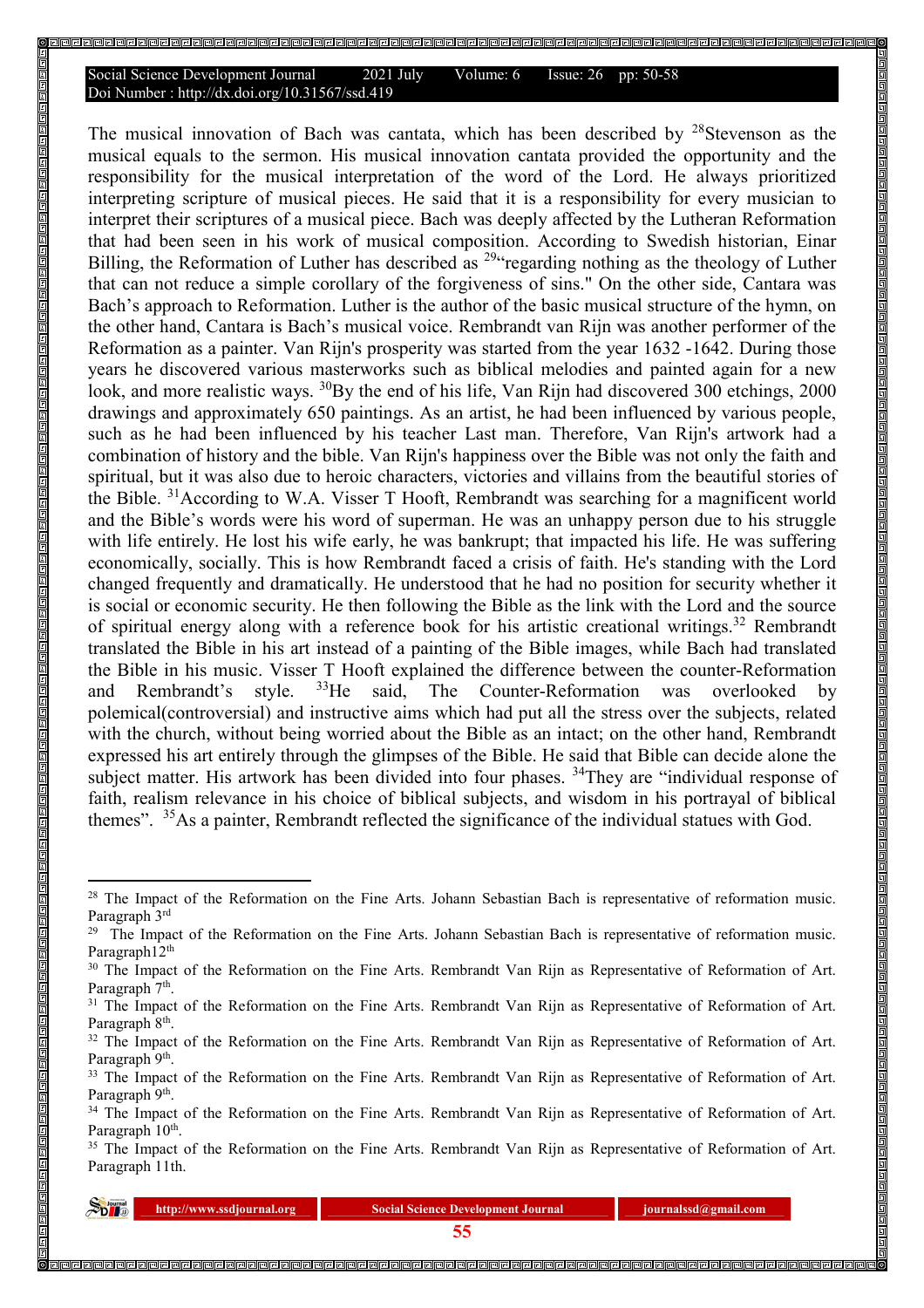His losing life in the real world lets him understand that individual touch or feel about God is especially important for the continuation of life. He realized the significance of personal faith and salvation. He lost many things through which he was stressed. In this circumstance, his only hope was the Bible. He portrayed the biography like Abraham, Jacob, Christ as phenomenal characters to show the community that they were all simple celebrity men among other men living in the fallen universe of Adam's curse and being used by the Lord to bring his intentions of salvation. That was Rembrandt who thus changed his lifestyles for a great devotion. <sup>36</sup>One of the features of the Reformation was the men are fallen in sin, but Christ comes finally to release them from the fallen of the world where curse and sin both exist.  $37$ The Lord (God) has shaped the universe which is good and lovely for the spending of everyday life is another feature of the Reformation. <sup>38</sup>According to Calvin, a scholar; the world is so beautiful and artistic as a theatre of humanity, humans should not be ashamed to take pride in that they are a part of this beautiful universe. <sup>39</sup>According to Schaeffer, the art of Rembrandt is the image of practicality which is the shape of the down-to-earth. If the image of a fantasy world was the shape of Catholic Counter-Reformation, Rembrandt shaped it on the other side as the world of sensibly(realistically); he did not need to shape a world of fantasy which is nothing but a canopy in reality. He portrayed the biblical theme of real people who exists in the real world. His arts were the combination of traditionalism that he followed his ancestors and out of tradition, such as the biography of David and Joseph. <sup>40</sup>Rembrandt has approximately 145 paintings that have a biblical theme from estimated 650 paintings entirely in his lifetime. He had approximately <sup>41</sup>300 prints, from which estimated 70 prints had been collected from the source of the Bible.  $42$ From 2000 drawings estimated 575 were taken from the sacred scripture. His paintings, scriptures were the features of the Reformation. He made the Bible his theme of art and he showed his passion and love for the Bible. <sup>43</sup>According to a prominent scholar Rookmaaker, Rembrandt represented the spiritual reality(wisdom) in his art which can be painted on the solid base of the Reformation for an understanding of the Bible and reality. <sup>44</sup>Some of his paints such as etching Faustus was found in plate 1 that shows the nature of God's exposes. Faustus was a magician character which had been characterized by the German poet Goethe, <sup>45</sup>sees a circle in whose center are some letters INRI.

<sup>&</sup>lt;sup>45</sup> The Impact of the Reformation on the Fine Arts. Rembrandt Van Rijn as Representative of Reformation of Art. Paragraph 16<sup>th</sup>

| <b>Lournal</b><br>$\infty$ D $\mathbb{R}$ | http://www.ss |
|-------------------------------------------|---------------|
|                                           |               |

 $\overline{a}$ 

**http://www.ssdipurnal.org | Social Science Development Journal integration is a set of position of the social Science Development Journal is a set of position of the social Science Development Journal is a set of position** 

<sup>&</sup>lt;sup>36</sup> The Impact of the Reformation on the Fine Arts. Rembrandt Van Rijn as Representative of Reformation of Art. Paragraph 13<sup>th</sup>.

<sup>&</sup>lt;sup>37</sup> The Impact of the Reformation on the Fine Arts. Rembrandt Van Rijn as Representative of Reformation of Art. Paragraph 13<sup>th</sup>.

<sup>&</sup>lt;sup>38</sup> The Impact of the Reformation on the Fine Arts. Rembrandt Van Rijn as Representative of Reformation of Art. Paragraph 13<sup>th</sup>.

<sup>&</sup>lt;sup>39</sup> The Impact of the Reformation on the Fine Arts. Rembrandt Van Rijn as Representative of Reformation of Art. Paragraph 13<sup>th</sup>.

<sup>&</sup>lt;sup>40</sup>The Impact of the Reformation on the Fine Arts. Rembrandt Van Rijn as Representative of Reformation of Art. Paragraph 14<sup>th</sup>.

<sup>&</sup>lt;sup>41</sup> The Impact of the Reformation on the Fine Arts. Rembrandt Van Rijn as Representative of Reformation of Art. Paragraph 14<sup>th</sup>.

<sup>&</sup>lt;sup>42</sup> The Impact of the Reformation on the Fine Arts. Rembrandt Van Rijn as Representative of Reformation of Art. Paragraph 14<sup>th</sup>.

<sup>&</sup>lt;sup>43</sup> The Impact of the Reformation on the Fine Arts. Rembrandt Van Rijn as Representative of Reformation of Art. Paragraph 15<sup>th</sup>.

<sup>&</sup>lt;sup>44</sup> The Impact of the Reformation on the Fine Arts. Rembrandt Van Rijn as Representative of Reformation of Art. Paragraph 16<sup>th</sup>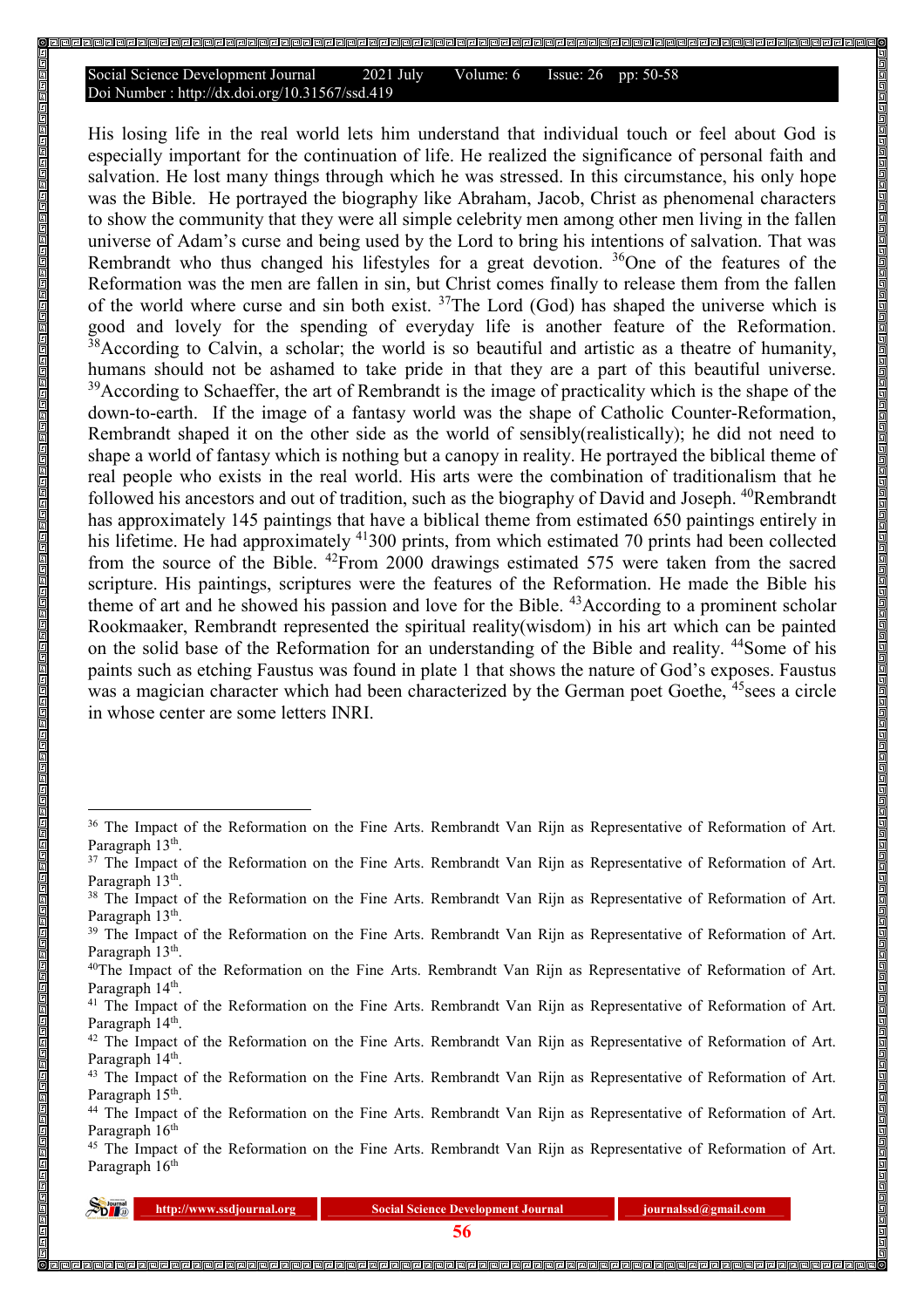<sup>46</sup>Those letters had been pointed out as the symbol of Christ according to Visser T Hooft. Huldrych Zwingli<sup>47</sup>was another Swiss reformer of the Protest Reformation.<sup>48</sup>He was stricter in his theology and break completely with the Catholic church. He and his followers eliminated the artwork from the church and destroyed organs for the abolition of the Catholic church and tradition. He was not a supper of music throughout his thinking that prayer must be in a silent mood, while music creates a disturbance. He thought that scripture does not recommend music but obedience. Protest Reformation in Europe was based on faith, while in the United Kingdom it was based on political issues.  $^{49}$ King Henry  $8^{th}$  spat the church for his control over the church. He was the King of England and his doctrine had been challenged by the church through its religious doctrines which were not acceptable by the king. He thus controlled all the churches of England. It had an impact on the church and music even it was a political issue between the kingship and the church. King Henry was fond of music like Luther, he was focusing on a proper understanding of music and slower musical reformation for a better realization of the meaning of music during prayer. After the death of Henry daily services were sung in Latin still.  $^{50}$ During Edward 6<sup>th</sup> as the king of England, churches began to sing songs in English such as Westminster Abbey and St. Paul's etc. The use of English in the church songs officially approved in <sup>51</sup>1549 by Parliament First act. Of Uniformity.

#### **Conclusion**

Protestant Reformation in the sixteenth century led to various changes in churches. It was a change over particular worship practice. The result of the reformation was long affected in various countries and over their culture. In Switzerland, the effect on music was the worst where Zwingli lived. Zwingli and Calvin both lived in Switzerland, who highly opposed music in church during prayer. <sup>52</sup>Zwingli completely banned music in June 1523. He wanted full purity in worship in a silent manner, a complete individual in a private place. His theology made a big impact on the city of Zurich to making music at that time. While Zwingli was an opponent of music in Zurich, Switzerland, Luther was fond of music in Germany. The place of music in Germany was highly regarded. Music was a part of German culture and education.  $53$  During the 16<sup>th</sup> century, the vernacular song was the main form of music that would hear on the street. The form of this music was highly regarded by the lower classes for their entertainment. <sup>54</sup>In Germany singing was one of the primary narratives of education due to Luther's contribution to the making of vernacular. Luther was a secular mined and he made music in the context of open and for everyone, resulting in faster spread and acceptance by all in Germany. Luther was a contributor who recognizes the importance of music among the lower classes of Germany and in German education. He was successful to convince us that music is a medium for the creation of emotion that can touch our soul. <sup>55</sup>The similarities between Luther and Calvin were to recognize music as a soulful narrative in culture and religion. This is how Lutheranism spread through the soulful of music.

| $\sum_{D}$ Journal | http://www.ssdjournal.org | <b>Social Science Development Journal</b> | journalssd@gmail.com |
|--------------------|---------------------------|-------------------------------------------|----------------------|
|                    |                           |                                           |                      |

 $\overline{a}$ 

<sup>&</sup>lt;sup>46</sup> The Impact of the Reformation on the Fine Arts. Rembrandt Van Rijn as Representative of Reformation of Art. Paragraph 16<sup>th</sup>

 $47$  Music During the Reformation: Changing Times and Changing Minds. Paragraph  $8<sup>th</sup>$ .

<sup>&</sup>lt;sup>48</sup> Music During the Reformation: Changing Times and Changing Minds. Paragraph 8<sup>th</sup>.

<sup>&</sup>lt;sup>49</sup> Music During the Reformation: Changing Times and Changing Minds. Paragraph 9<sup>th</sup>.

<sup>&</sup>lt;sup>50</sup> Music During the Reformation: Changing Times and Changing Minds. Paragraph 11<sup>th</sup>.

 $51$  Music During the Reformation: Changing Times and Changing Minds. Paragraph  $11<sup>th</sup>$ .

 $52$  Music During the Reformation: Changing Times and Changing Minds. Paragraph 15<sup>th</sup>.

 $53$  Music During the Reformation: Changing Times and Changing Minds. Paragraph 15<sup>th</sup>.

<sup>&</sup>lt;sup>54</sup> Music During the Reformation: Changing Times and Changing Minds. Paragraph 16<sup>th</sup>.

<sup>&</sup>lt;sup>55</sup> Music During the Reformation: Changing Times and Changing Minds. Paragraph 16<sup>th</sup>.